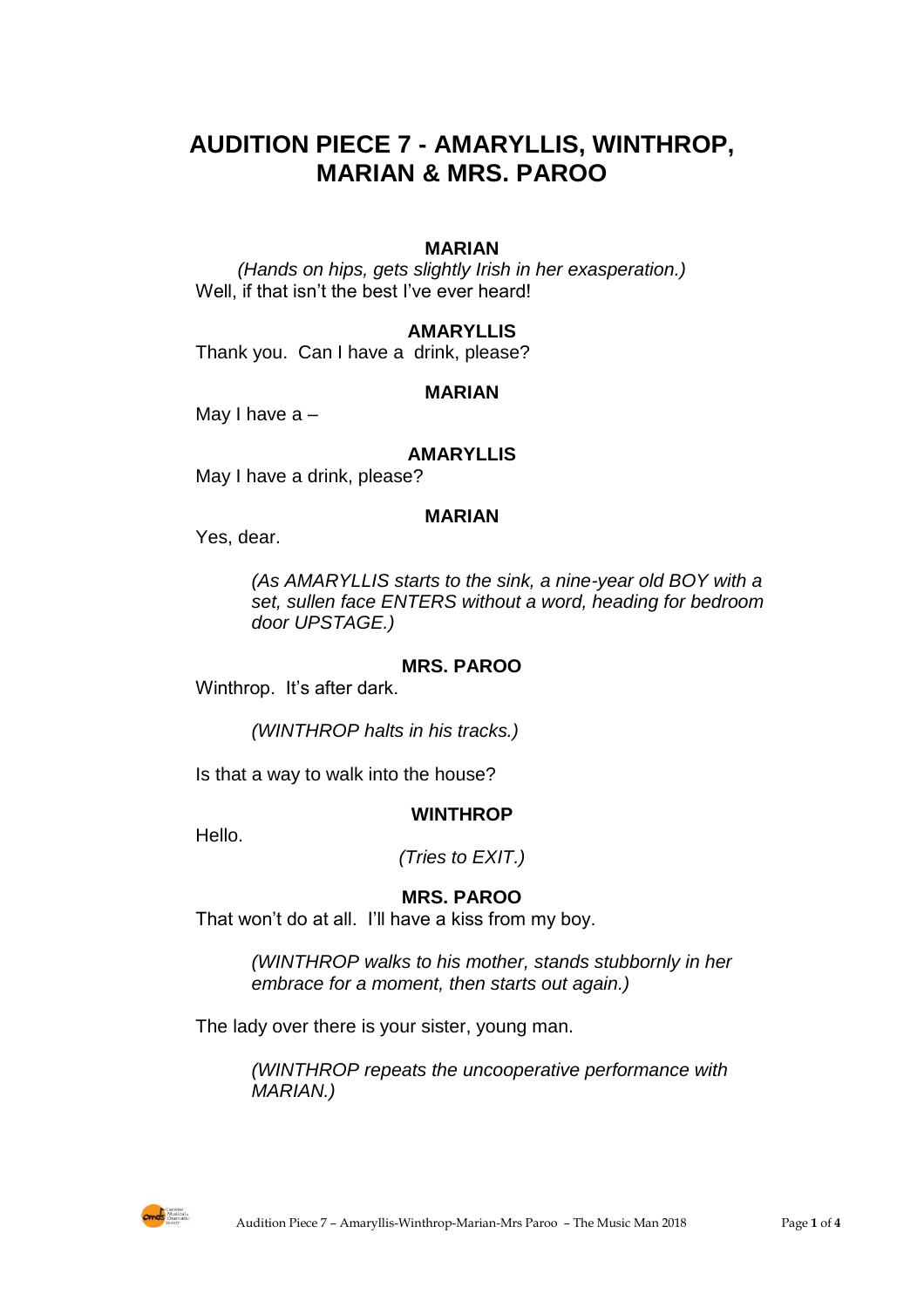## **AMARYLLIS**

Hello, Winthrop.

*(WINTHROP stares at the floor.)*

# **MRS. PAROO**

Winthrop, where's your manners.

## **AMARYLLIS**

I'm having a party on Saturday. Will you please come?

*(Silence)*

I would especially like it very much if you'd come… Winthrop?

*(Silence)*

## **MRS. PAROO**

Well, Winthrop, Amaryllis asked you to her party. Are you goin' or aren't you?

## **WINTHROP**

No.

**MRS. PAROO**

No what?

## **WINTHROP**

No, thank you.

# **MRS. PAROO**

You know the little girl's name.

## **AMARYLLIS**

He won't say Amaryllis because of the "s" because of his lisp. He's ashamed.

## **MRS. PAROO**

We know all about his lisp, Amaryllis. Well, Winthrop.

## **AMARYLLIS**

I'll be he won't say it.

*(Tiptoeing closer to WINTHROP, SHE tries to peer into his face.)*

## **WINTHROP**

No thank you, Amaryllis.

*(AMARYLLIS hops up and down giggling gleefully.)*

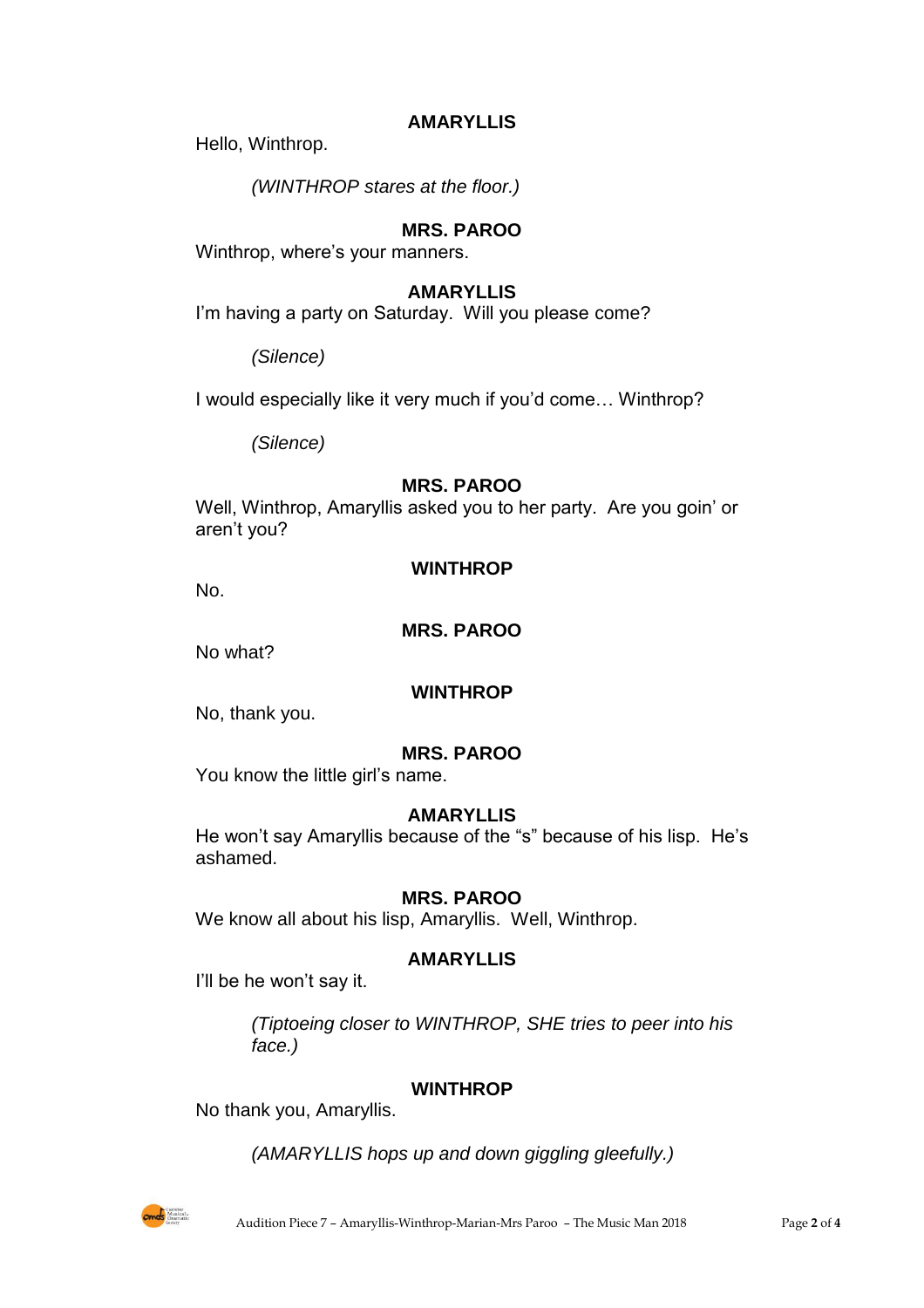# **AMARYLLIS**

Amaryllith – Amaryllith.

*(SHE moves closer to WINTHROP, stoops and looks up into his face as HE continues to stare at his feet. SHE turns to MRS. PAROO with surprise.)*

He's crying.

*(WINTHROP bolts out of the room. MRS. PAROO follows him.)*

Why does he get so mad at people – just because he lisps?

**MARIAN**

It's not only because he lisps. That's just part of it, Amaryllis.

## **AMARYLLIS**

What's the other part?

## **MARIAN**

Never mind, dear. It's just that he never talks very much.

# **AMARYLLIS**

Not even to you and your mother?

## **MARIAN**

No, dear. We all have to be a little patient.

## **AMARYLLIS**

I'm patient. Even though he doesn't ever talk to me – but I do him – every night – I say goodbye to him on the evening star. You have to do it the very second you see it, too, or it doesn't count. "Goodnight, my Winthrop, goodnight. Sleep tight."

*(Starts to cry.)*

# **MARIAN**

There, darling, don't cry, you have lots of time. If not Winthrop, there'll be someone else.

# **AMARYLLIS**

Never! I'll end up an old maid like you. *(Catches herself.)* I'm sorry, Miss Marian. Can I play my cross-hand piece?

## **MARIAN**

May I play my –

## **AMARYLLIS**

May I play my cross-hand piece?